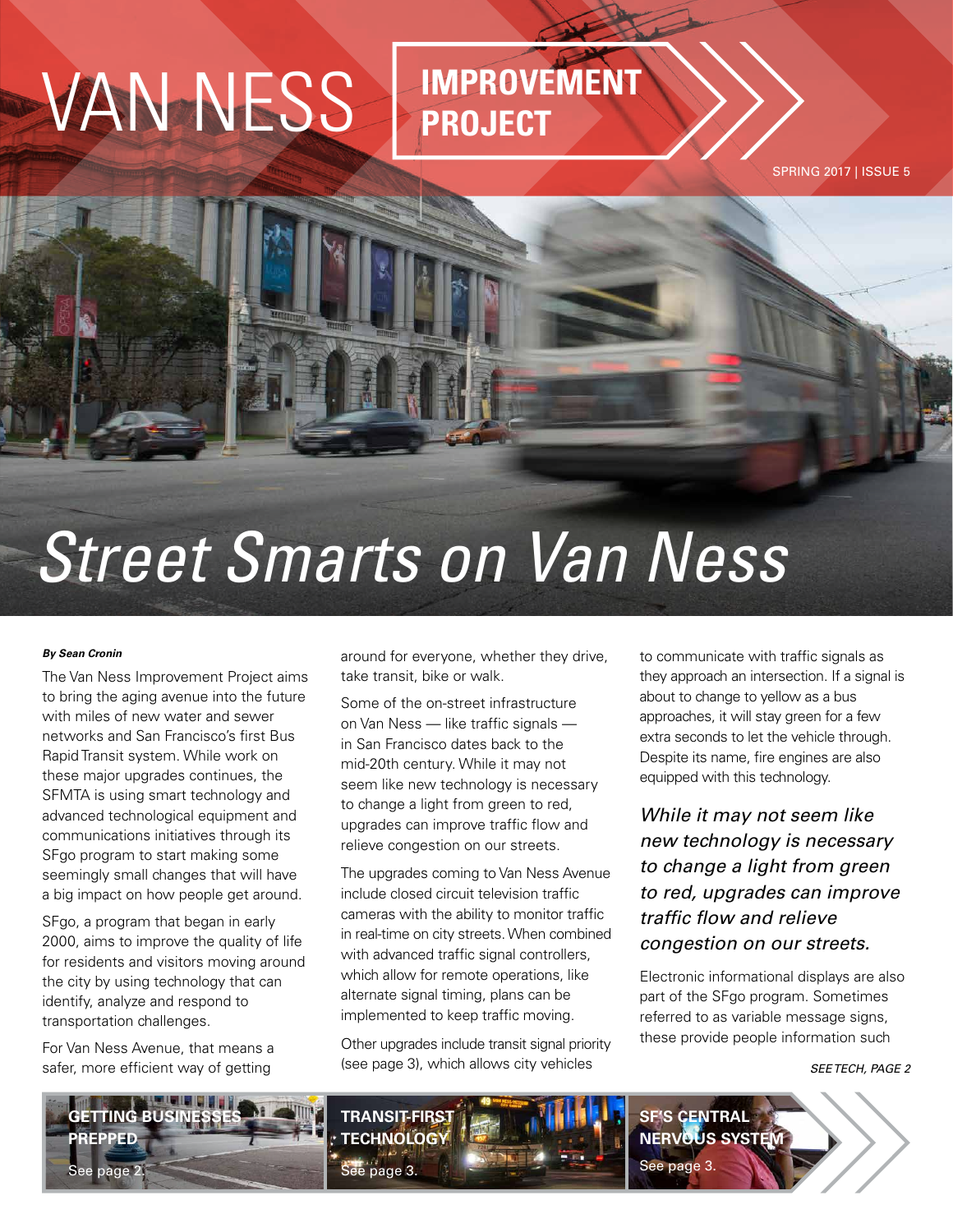

*Loading zones on Van Ness Avenue will need to be temporarily relocated while crews replace utilities at the curb.*

### *FROM PAGE 1* **TECH**: Building a Smarter City

as road closures or traffic delays. These can also be linked to the SFMTA's parking program that uses innovative technology and advanced pricing strategies, SFPark, to show real-time availability in nearby garages. This helps reduce the number of vehicles circling to find street parking.

A centralized Transportation Management Center (see page 3) houses these smart technologies, which rely on a fiber optic and wireless communication network that extends through all of San Francisco along major corridors such as Van Ness, Franklin and Gough.

The technologies included in the SFgo program, combined with the work happening beneath the street, will make Van Ness a smarter street that works for everyone.

**To find out more about about how smart technology is being used on San Francisco streets, join us at our our monthly Meet the Expert speaker series on Wednesday, May 3 (see back cover).**



**NEWSLETTER IS PRODUCED BY** San Francisco Municipal Transportation Agency One South Van Ness Avenue San Francisco, CA 94103

415.646.2310 vannessbrt@sfmta.com

## Working Together to Keep You Moving

*By Sean Cronin*

Later this spring, construction of the Van Ness Improvement Project will move from the middle of Van Ness Avenue to the curb so that major utility replacement can begin. In order to maintain the flow of traffic and ensure businesses receive their necessary shipments, there will be some necessary adjustments to loading zones on Van Ness.

As described in [Issue 2 of the Van Ness Improvement Project newsletter,](https://www.sfmta.com/sites/default/files/projects/2016/VN_Newsltr_2016-02_FINAL.pdf) Van Ness will be divided into two active construction areas for utility replacement: Lombard to Sutter and Sutter to Mission. Utility replacement will start on the east side of Van Ness at Lombard and the west side at Sutter. Both construction areas will expand south until they reach the end of the segment. Then, construction will move back to the top of the segment and begin on the opposite side of Van Ness.

During this phase of construction, crews will be digging trenches and laying new sewer and water pipelines. While parking will still be available on the opposite side of the street, loading zones will need to be relocated.

As construction approaches a given block, the contractor and the city will work with business owners and merchants to find suitable nearby locations on side streets off Van Ness.

Relocating these loading zones ensures businesses continue to receive their deliveries. It also provides dedicated space outside an active construction area for delivery companies to reduce double parking on the corridor.

As construction continues, these changes will keep everyone safely moving on Van Ness.

**You Asked!** *What are you doing to keep traffic moving on neighboring streets during construction?*

**Loading 2018** Street, already fiber-equipped, were also connected to be also be also be also be also be also be  $\mathbb{R}$ to the network to allow better management of **the crews replace to the crews** replace to the crews replace to the *the curb.* neighborhood traffic during construction. In preparation for the Van Ness Improvement Project, Gough and Franklin streets were upgraded with new traffic signals and controllers. These were connected with fiber optic communications to the SFMTA's network and Transportation Management Center. Traffic monitoring and quick incident response is supported by intersection cameras while new Variable Message Signs are providing traveler information. These improvements are helping to ensure safe and orderly traffic flow during construction. Lombard Street and Bush



**Ken Kwong***, transportation engineer with over 10 years of experience in transit engineering, started as an intern with the SFMTA and is involved in the traffic signal design for the Van Ness Improvement Project. He is excited to see San Francisco's first Bus Rapid Transit go from design into construction and eventually revenue service.*

This civic improvement project on Van Ness Avenue from Aquatic Park to Mission Street provides transportation upgrades, including San Francisco's first Bus Rapid Transit system, a globally proven solution to improve transit service and address traffic congestion; utility maintenance, including street repaving, and sewer, water and emergency firefighting water system replacement; and civic improvements, including streetlight replacement, new sidewalk lighting, landscaping and rain gardens.

*All images by SFMTA unless otherwise noted.*

1311 Free language assistance / 免費語言協助 / Ayuda gratis con el idioma / Бесплатная помощь переводчиков / Trợ giúp Thông dịch Miễn phí / Assistance linguistique gratuite / 無料の言語支援 / 무료 언어 지원 / خط الساعدة الجاني على الرقم [عدائة|العامة]<br>خط الساعدة الجاني على الرقم [عدائة|العدائية مالية||العدائية مالية||طلاقة||Libreng tulong para sa wikang Filipino / การช่วยเหลือทาง ด้านภาษาโดย